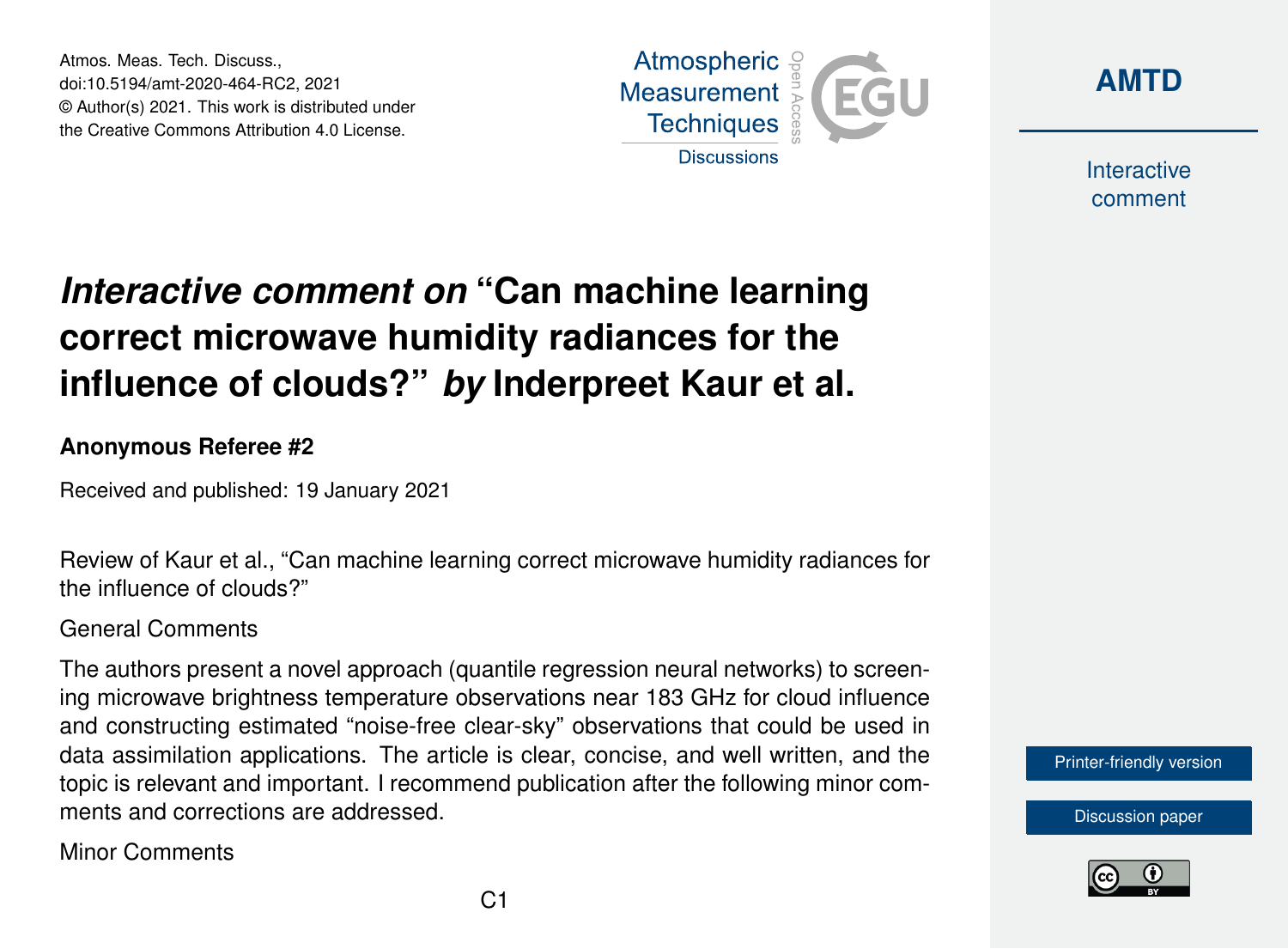As I understand it, this study uses only simulated measurements (either with or without hydrometeors included), even for MWHS-2 for which actual measurements are available. This should be made clearer, especially given line 66, which states that no "background" data is required for the method. I'd also like to see a bit more discussion about whether the results you present should be expected to hold for real data. An assumption that you are making is that your forward model can represent real clouds with enough fidelity that a model trained on simulated data will still work on real-world data. Can you point to any evidence to back up this assumption? Have you tried comparing the histograms of model-simulated Tbs with real-world MWHS-2 Tbs?

What is the computational cost of the QRNN method compared to simpler cloudclearing filters? Could it feasibly be implemented into existing NWP models given current computational constraints?

Lines 135-143: Why the large difference in number of cases simulated for ICI (220,000) vs. AWS (143,000), if they are both coming from the same population of CloudSat profiles? For the training dataset, you use about 75% of total cases for MWHS-2, about 80% of cases for ICI, and about 84% of cases for AWS. Why this difference in proportions?

Line 340: "With a test dataset of 70 000 samples, we cannot represent the far wings of the distribution accurately." Couldn't one apply this same reasoning to Figures 2,3, or 8, which have density values below 10-4 included?

Figure 13: I wonder if there might be an easier, more concise way to evaluate whether the uncertainty intervals are properly calibrated. Namely, could you simply calculate how often the true value falls within the  $\pm 2\sigma$  uncertainty range, for each of the uncertainty bins (0-3K, 3-8K, 8+K) that you've included on the plot? If this percentage is significantly less than 95%, it would suggests that your uncertainties are too small, while if it were closer to 100% it would suggest your uncertainties are too large. Even if you don't get rid of Fig. 13, I think this would be useful information to include in the **[AMTD](https://amt.copernicus.org/preprints/)**

Interactive comment

[Printer-friendly version](https://amt.copernicus.org/preprints/amt-2020-464/amt-2020-464-RC2-print.pdf)

[Discussion paper](https://amt.copernicus.org/preprints/amt-2020-464)